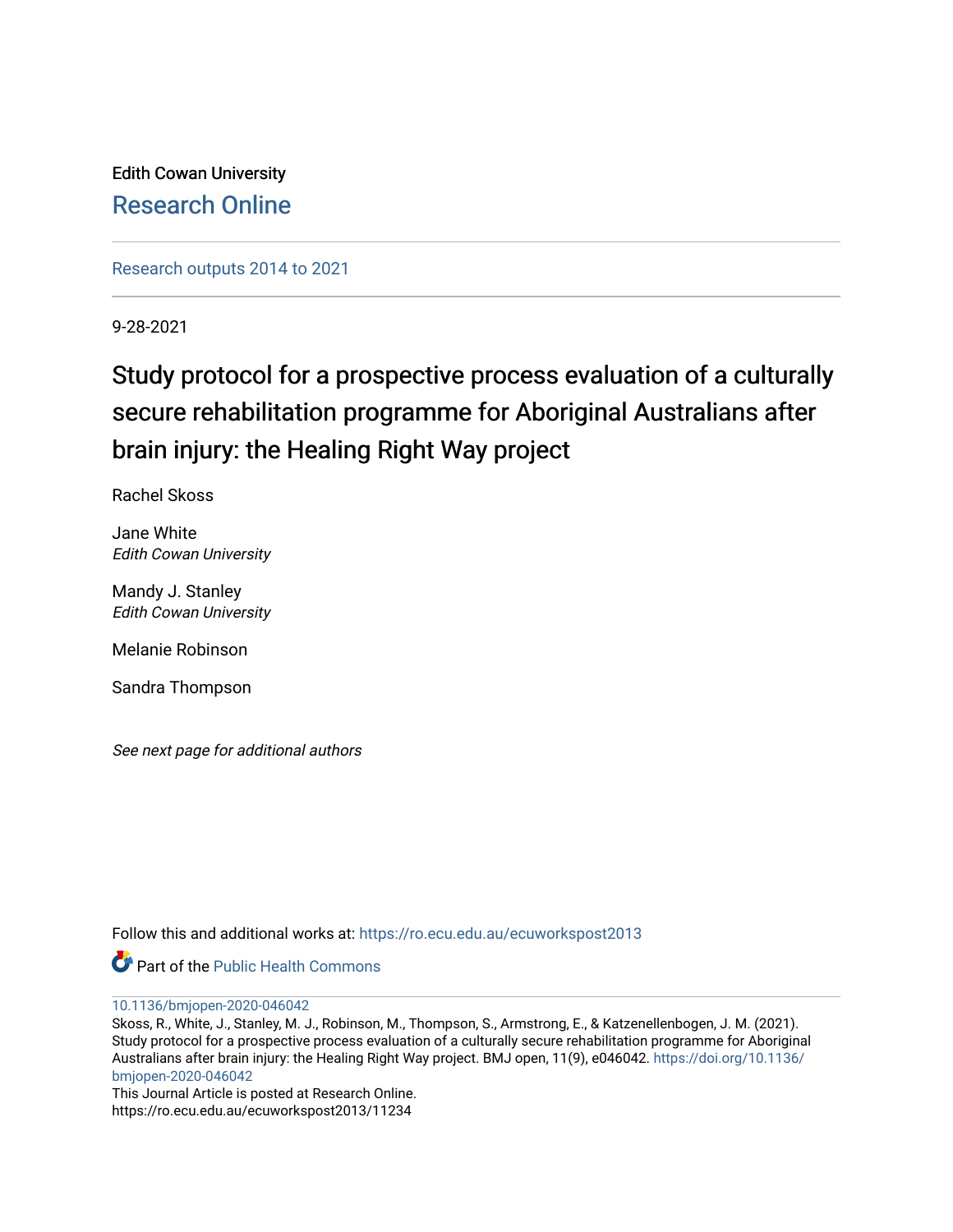# Authors

Rachel Skoss, Jane White, Mandy J. Stanley, Melanie Robinson, Sandra Thompson, Elizabeth Armstrong, and Judith M. Katzenellenbogen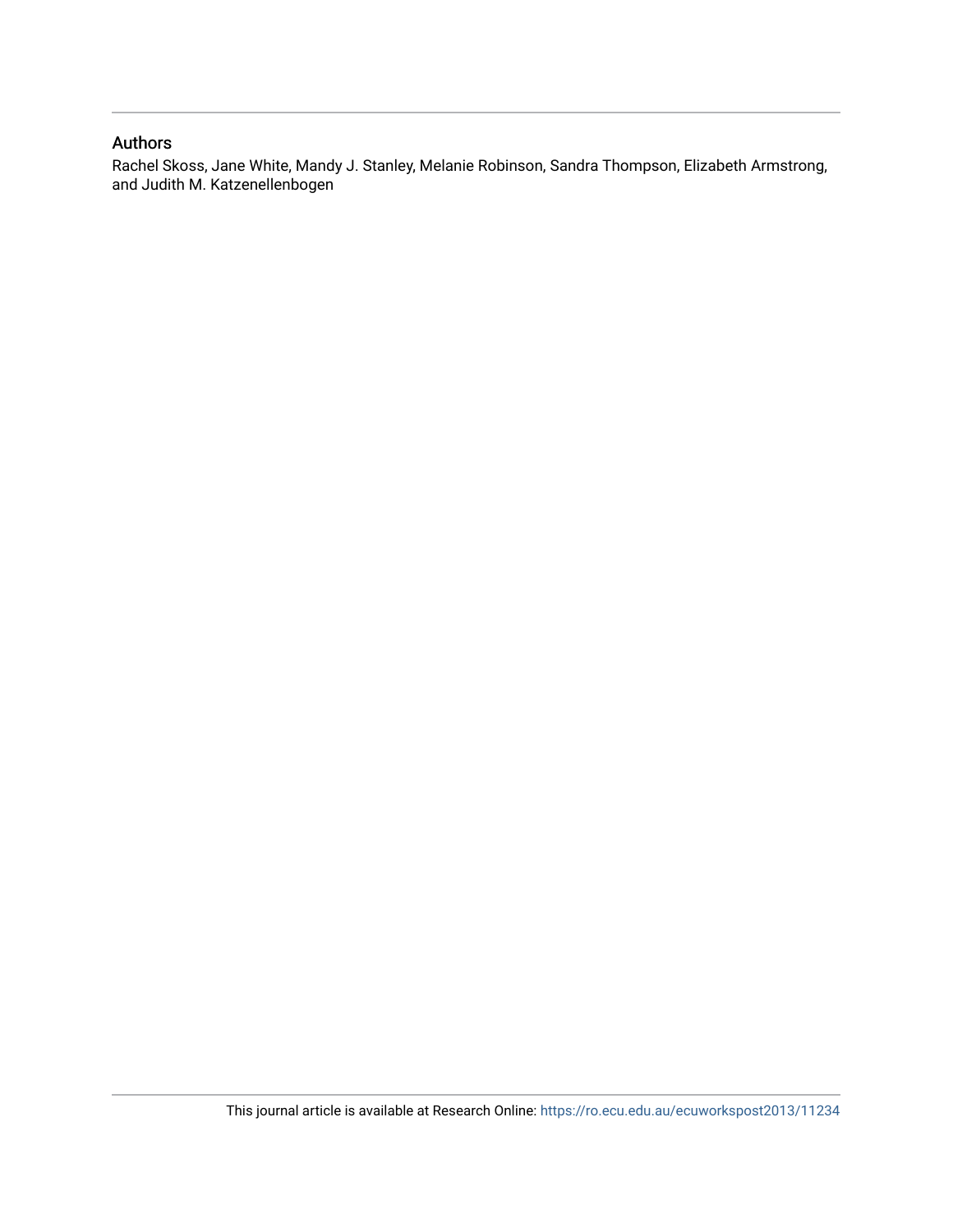# **BMJ Open Study protocol for a prospective process evaluation of a culturally secure rehabilitation programme for Aboriginal Australians after brain injury: the Healing Right Way project**

Rachel Skoss  $\bigcirc$ , <sup>1,2,3</sup> Jane White,<sup>4</sup> Mandy J Stanley  $\bigcirc$ ,<sup>4</sup> Melanie Robinson,<sup>5</sup> SandraThompson, <sup>6</sup> Elizabeth Armstrong <sup>1</sup>, Judith M Katzenellenbogen <sup>1</sup>, <sup>3</sup>

#### ABSTRACT

**To cite:** Skoss R, White J, Stanley MJ, *et al*. Study protocol for a prospective process evaluation of a culturally secure rehabilitation programme for Aboriginal Australians after brain injury: the Healing Right Way project. *BMJ Open* 2021;11:e046042. doi:10.1136/ bmjopen-2020-046042

► Prepublication history for this paper is available online. To view these files, please visit the journal online (http://dx.doi. org/10.1136/bmjopen-2020- 046042).

Received 23 October 2020 Accepted 05 July 2021

#### Check for updates

© Author(s) (or their employer(s)) 2021. Re-use permitted under CC BY-NC. No commercial re-use. See rights and permissions. Published by BMJ.

For numbered affiliations see end of article.

Correspondence to Dr Rachel Skoss; rachel.skoss@nd.edu.au Introduction Aboriginal and Torres Strait Islander (hereafter respectfully referred to as Aboriginal) people are Australia's First Peoples, having the longest continuous culture in the world and deep spiritual connections with ancestral land. Improvements in their health and wellbeing is a major policy goal of Australian governments, as the legacy of colonisation and disruption of cultural practices contribute to major health challenges. Lack of culturally secure services impacts participation of Aboriginal people in health services. Aboriginal people with a brain injury typically experience poor access to rehabilitation and support following hospital discharge. 'Healing Right Way' (HRW) is a randomised control trial aiming to improve access to interdisciplinary and culturally secure rehabilitation services for Aboriginal people after brain injury in Western Australia, improve health outcomes and provide the first best practice model. This protocol is for the process evaluation of the HRW trial.

Methods and analysis A prospective mixed methods process evaluation will use the Consolidated Framework for Implementation Research to evaluate implementation and intervention processes involved in HRW. Data collection includes qualitative and quantitative data from all sites during control and intervention phases, relating to three categories: (1) implementation of trial processes; (2) cultural security training; and (3) Aboriginal Brain Injury Coordinator role. Additional data elements collected from HRW will support the process evaluation regarding fidelity and intervention integrity. Iterative cross-sectional and longitudinal data synthesis will support the implementation of HRW, interpretation of findings and inform future development and implementation of culturally secure interventions for Aboriginal people.

Ethics and dissemination This process evaluation was reviewed by The University of Western Australia Human Research Ethics Committee (RA/4/20/4952). Evaluation findings will be disseminated via academic mechanisms, seminars at trial sites, regional Aboriginal health forums, peak bodies for Aboriginal health organisations and the Australian Indigenous HealthInfoNet ([https://healthinfonet.](https://healthinfonet.ecu.edu.au/) [ecu.edu.au/](https://healthinfonet.ecu.edu.au/)).

Trial registration number ACTRN12618000139279.

# Strengths and limitations of this study

- ► This is a culturally secure, context-sensitive prospective process evaluation of a complex health service intervention to address an important gap in service delivery for Aboriginal people.
- ► The evaluation uses the Consolidated Framework for Implementation Research using robust mixed methodology.
- $\triangleright$  A strength of this evaluation is the iterative crosssectional analysis and synthesis of data to inform the implementation of the intervention, together with the longitudinal analysis and synthesis of data to support interpretation of findings.
- ► A limitation will be the possibility of incomplete quantitative data relating to staff turnover, changes in site operations and completion of online surveys at each site where cultural security training is conducted. Such data will be challenging to consistently monitor and collect; however, mechanisms are in place to extract relevant data from study documentation.

# **INTRODUCTION**

In real world settings, implementation failure can threaten clinical trials. How interventions are operationalised and implemented can seriously compromise their intended outcomes. There is increasing recognition that randomised controlled trials (RCT), especially those determining the effect of complex interventions, require detailed process evaluation to ensure that trial results can be interpreted and translated correctly. This applies particularly to interventions targeting long-term conditions necessitating multidisciplinary care. The Medical Research Council has recommended that process evaluation within trials 'be used to assess fidelity and quality of implementation, clarify causal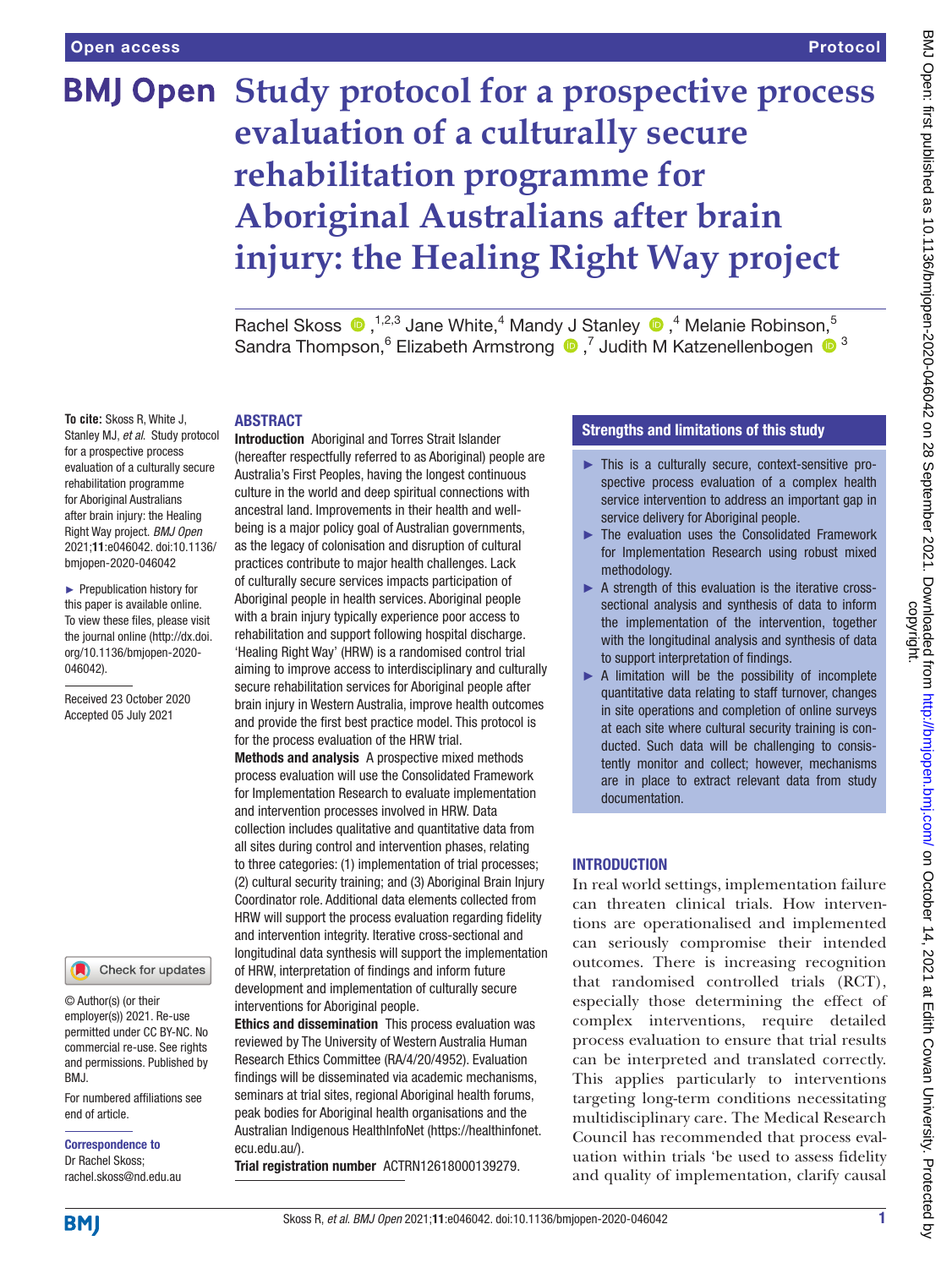mechanisms and identify contextual factors associated with variation in outcomes'.

Aboriginal and Torres Strait Islander (hereafter respectfully referred to as Aboriginal) people are Australia's First Peoples, having the longest continuous culture in the world and deep spiritual connections with ancestral land. In contemporary times, Aboriginal Australians comprise 3.3% of the population and have a younger age struc-ture than other Australians (median age [2](#page-11-1)3 vs 38 years).<sup>2</sup> Improving the health and well-being of Aboriginal Australians is a major policy goal of the Australian government, with the legacy of colonisation and ongoing disruption of cultural and linguistic practices contributing to social, emotional, financial and health challenges.<sup>3</sup>

The nature of Aboriginal peoples' experiences and interactions with the health system is increasingly recognised as a major determinant of health/disability outcomes. System barriers, especially the lack of culturally secure services, $4\frac{4}{6}$  have been shown to impact on the accessibility of health services for Aboriginal people.<sup>7–9</sup> Cultural security is an attribute of services, where institutions and their staff have awareness of Aboriginal cultural values, practices and world views and act on this knowledge to address patient needs.<sup>10</sup> This requires ongoing examination and questioning of cultural assumptions and biases at both an individual and institutional level. Culturally secure services have policies and procedures to ensure appropriate actions are applied systematically across the service, so as not to compromise the legitimate cultural rights, values and expectations of Aboriginal people[.11](#page-11-6) Achieving and maintaining cultural security is necessary for improving Aboriginal people's access to and the care they receive from services.

Acquired brain injury (ABI) often results in motor, communication, sensory and cognitive impairments that can adversely affect quality of life in the long term, including employment prospects, family relationships, social participation and mental health.<sup>12 13</sup> The mixed methods *Missing Voices Project*<sup>[14](#page-12-1)</sup> reported substantial differentials in the burden of stroke and traumatic brain injury (TBI) between the Aboriginal and non-Aboriginal populations of Western Australia (WA), contributing to higher rates of ABI experienced by Aboriginal people.<sup>1516</sup> Importantly*, Missing Voices* identified challenges in acute hospital care for Aboriginal people with stroke and TBI, and poor access to rehabilitation and support following hospital discharge. Many non-Aboriginal clinicians reported that they did not possess the skill and knowledge to provide satisfactory rehabilitation services to Aboriginal patients with brain injuries. Aboriginal participants reported communication breakdowns with hospital staff, a lack of acknowledgement and accommodation of cultural protocols and practices, and a need for more practical support during recovery from brain injury. $5\,6$  Quantitative and qualitative brain injury research around Australia provides further evidence of the need to provide culturally secure rehabilitation services for Aboriginal people and families.<sup>12</sup> <sup>13</sup> <sup>17–19</sup> The current Clinical Guidelines

for Stroke Management<sup>20</sup> acknowledge that Aboriginal people have additional needs that demand special attention and resources yet provide no specific guidelines for practice in stroke or TBI care for these patients, and rehabilitation programmes for brain injury are currently not meeting the needs of Aboriginal people.

Consequently, funds from the National Health and Medical Research Council support the first-ever clinical trial—*Healing Right Way* (HRW)— which aims to improve access to interdisciplinary and culturally secure rehabilitation services for Aboriginal people with ABI, improve health outcomes and provide a robust best practice model for this population, supported by evidence [\(box](#page-4-0) 1). Such a model needs to acknowledge the diversity of people involved across the country and the need for incorporation of local protocols, knowledge and practices. The HRW trial is informed by the findings of the Missing Voices Project and our team's earlier work that focused on the experiences of Aboriginal people with brain injury and their families and related health professionals across WA and their recommendations for future services.<sup>[5 6 14](#page-11-7)</sup> The HRW team uses an Aboriginal research framework<sup>21</sup> <sup>22</sup> incorporating principles based on Indigenous Standpoint Theory,<sup>23,24</sup> where Aboriginal peoples' experiences, recommendations and leadership in the research process are central and which has been applied to disability in an Aboriginal context. $25-27$  This research has provided insights and directions forward, including regarding Aboriginal peoples' concepts of disability and impairment, participation in disability services and Aboriginal workforce development. Accordingly, the HRW team consists of Aboriginal and non-Aboriginal researchers who work collaboratively, recognising varying personal experiences and backgrounds from which we come that can influence/bias the way we approach our research at all levels. The team has partnerships with Aboriginal Community Controlled Health Organisations and other government and non-governmental organisations to strengthen the translational aspects of the study and ensure Aboriginal perspectives are embedded. The project has established study sites across WA (~2.6 million square kilometres) and across language groups. Two-way learning and consultation at each site will occur throughout the project, which is guided by an Aboriginal Reference Group (see main study protocol in a forthcoming edition of this journal<sup>[28](#page-12-7)</sup> for details).

However, health interventions often do not show significant changes in outcomes for Aboriginal people, frequently due to implementation failure. Understanding the challenges and opportunities in implementing programmes and acting on the knowledge gained has the potential to substantially improve the success of health interventions and thereby the health of Aboriginal Australians. Given the complexity $29$  of the HRW intervention, a process evaluation [\(figure](#page-5-0) 1) was designed to support trial implementation, facilitate interpretation of results and ensure that knowledge gained during and from the

႕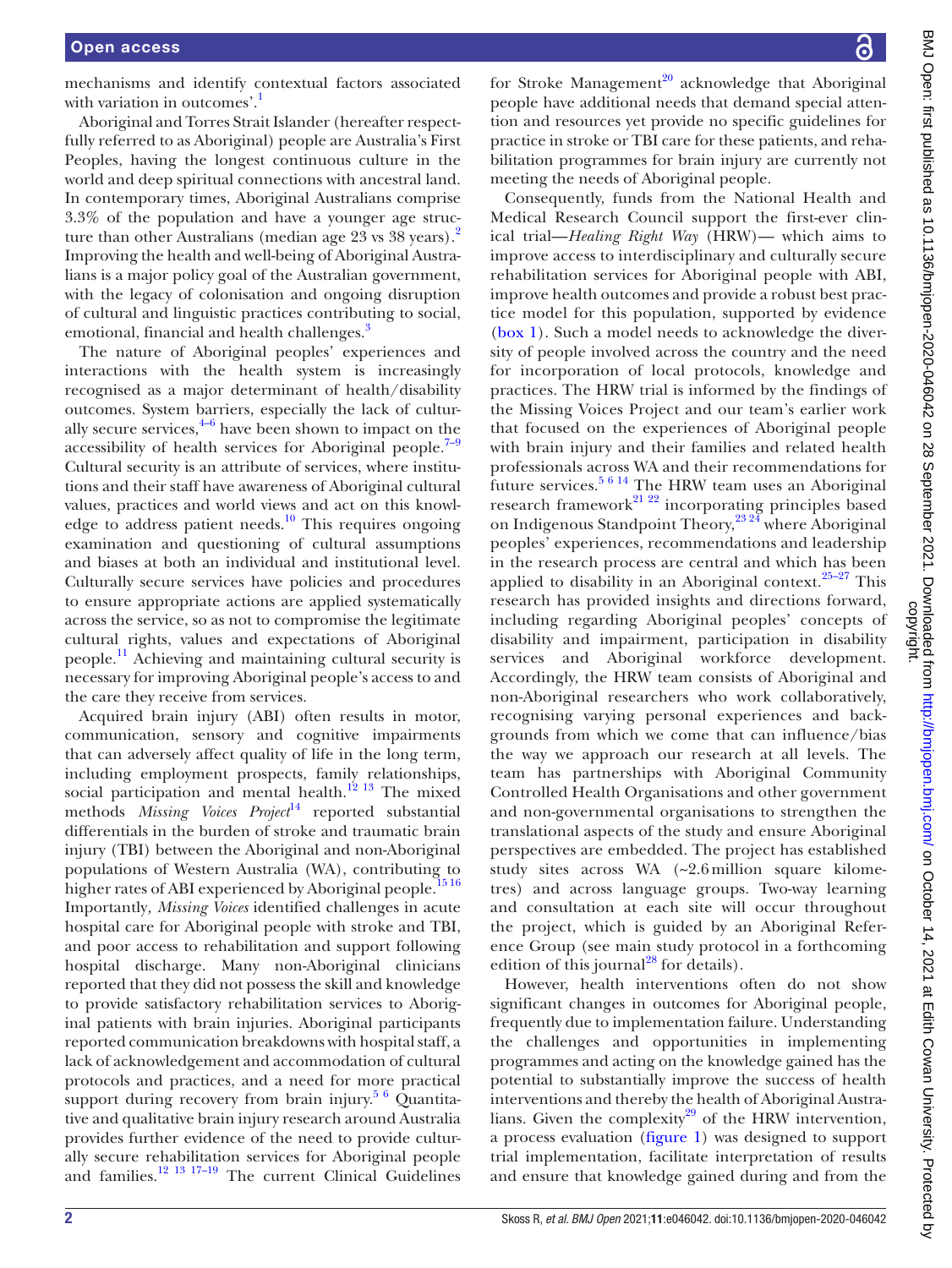# Box 1 Brief outline of the parent Healing Right Way (HRW) trial

# <span id="page-4-0"></span>Study design

*Healing Right Way* is a randomised controlled trial focused on enhancing rehabilitation services and quality of life for Aboriginal Australians experiencing impairments following stroke and TBI and may be considered a complex intervention.<sup>29</sup> It employs an Aboriginal Research framework.<sup>[21](#page-12-4)</sup> The stepped wedge cluster trial design involves sequential but random rollout of the intervention to four metropolitan and four regional Western Australian hospitals. Control (non-intervention) data collection for each site will be for a minimum of 6 months, while all sites receive the intervention for a minimum of 12 months. The intervention will be added to one metropolitan and one regional site per intervention step.

# **Recruitment**

Aboriginal people, over 18 years, admitted to hospital for acquired brain injury (ABI) resulting from stroke or traumatic brain injury, will be recruited from 2018 to 2021.

# The two-pronged intervention comprises

- 1. Cultural security training encompassing aspects of care specific to ABI patients targeting hospital staff in both face-to-face group and online formats.
- 2. Training and employment of region-based Aboriginal Brain Injury Coordinators (ABIC) to support Aboriginal people with ABI for 6months postinjury.

# **Outcomes**

The primary outcome measure is quality of life as measured on the EuroQOL-5D-3L\* at 6 months postinjury.

Secondary outcome measures relate to severity of disability (modified Rankin Scale†), functional independence (Functional Independence Measure -FIM‡), burden of care (Carer Strain Index§), and clinical service provision (process of care indicators).

# Data collection

Trained assessors will collect baseline data within 6weeks of injury, and follow-up data within 12 weeks and 26 weeks postinjury.

# Patient and public participation

Aboriginal participation includes partnership with Aboriginal-run organisations, Aboriginal reference group and regular meetings with community stakeholders, all of whom provided feedback on the design and implementation of the intervention. Aboriginal participants and ABICs (Aboriginal employees) will provide feedback on the intervention. The reference group will assist in interpretation of results and development of the translation plan.

\*EuroQOL-5D-3L (The EuroQol Group. EuroQol-a new facility for the measurement of health-related quality of life. *Health Policy* 1990;16:199–208). †Modified Rankin Scale (Van Swieten J, Koudstaal P, Visser M, *et al*. Interobserver agreement for the assessment of handicap in stroke patients. *Stroke* 1988;19:604–07).

‡Functional Independence Measure (Keith RA, Granger CV, Hamilton BB, *et al*. The functional independence measure: a new tool for rehabilitation. *Adv Clin Rehabil* 1987;1:6–18).

§Carer Strain Index (Thornton M, Travis SS. Analysis of the reliability of the modified caregiver strain index. *The Journals of Gerontology Series B: Psychological Sciences and Social Sciences* 2003;58:S127–32).

trial is embedded in services, disseminated and translated appropriately to maximise lessons learnt.<sup>1</sup>

This paper describes the protocol for the process evaluation, embedded within the stepped-wedge HRW trial

[\(figure](#page-5-0) 1). The aim of the process evaluation is to determine whether the research processes and interventions were implemented as planned and investigate contextual factors present during the different trial phases (baseline and the implementation of each phase/wedge of the intervention) of HRW that may have influenced implementation and trial outcomes. Specific key objectives are to provide:

- 1. A process analysis running in parallel to the trial to inform and refine the HRW intervention within the confines of an RCT.
- 2. Retrospective analysis to support interpretation of the outcomes of HRW and allow for explanation of the study results.<sup>[30](#page-12-9)</sup>
- 3. Reflection on lessons learnt and the tools developed to inform future development and implementation of culturally secure interventions for Aboriginal people.

# METHODS AND ANALYSES

# Study design

This mixed methods study is nested within the HRW trial. The study will use prospectively collected qualitative and quantitative information and be characterised by an iterative process in which the data informs discussion, assists in interpreting the results of the trial and ultimately the conclusions.

# Conceptual framework for the process evaluation

The process evaluation will use the Consolidated Framework for Implementation Research (CFIR), $31$  enabling the recording of contextual detail throughout the implementation and conduct of HRW. The CFIR considers key process components outlined by Linnan and Steckler,<sup>[32](#page-12-11)</sup> providing a pragmatic approach to evaluation in a complex and often disorganised real-world setting, where a range of factors can act, interact and influence an intervention. Such is the case in HRW where the intervention occurs in multiple health settings of varying size and varying resources.<sup>[31](#page-12-10)</sup> This framework<sup>31</sup> has been used in other health-related $^{33}$  $^{33}$  $^{33}$  and Aboriginal contexts $^{34}$  and is useful to guide rapid cycle evaluation to systematically identify where adjustments and refinements can be made during implementation, meeting our objective to inform/refine the HRW intervention.

The CFIR offers scope for a developmental evaluation approach while maintaining a focus on the intended goals<sup>35</sup> to improve health outcomes for Aboriginal people with brain injury. This approach allows the evaluation team to take an emergent perspective and respond to unpredictable and evolving environments as HRW progresses [35](#page-12-14) and identify and quantify unexpected and unintentional outcomes. $30$  It is important to consider the extent to which an intervention is implemented as planned, as real-world context can affect the implemen- $\text{tation}$ ,<sup>36</sup> for example, the varying contexts present in different healthcare settings. $37$  Variation in implementation of HRW can reasonably be expected via local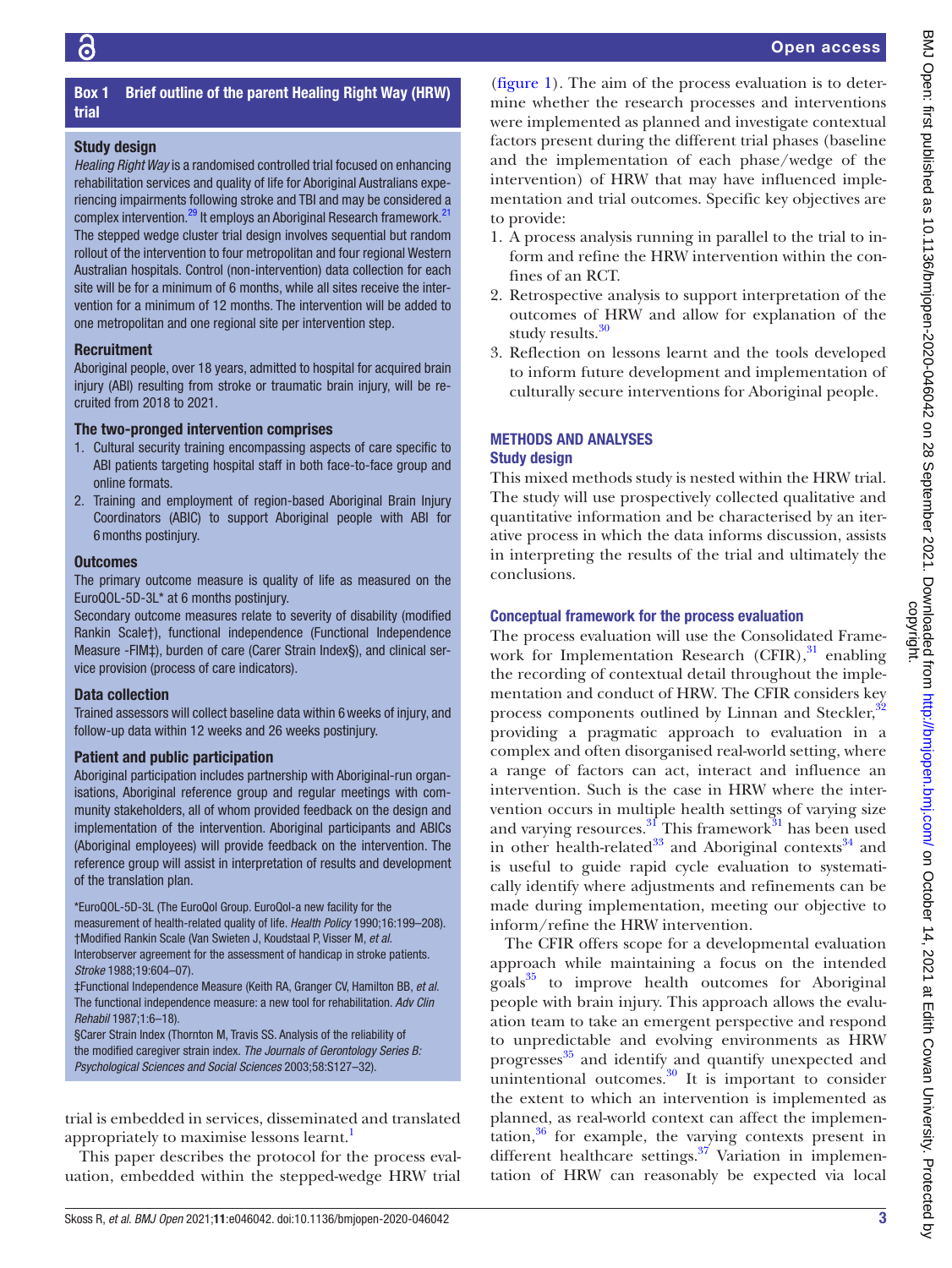

Figure 1 Schematic of the role of the process evaluation in HRW. HRW, Healing Right Way.

adaptation, $35$  given the geographic diversity of health sites together with the diversity of the communities they serve. As shown in [figure](#page-5-1) 2, the CFIR allows consideration of this diversity (eg, the outer and inner settings and individuals involved), and their potential influence on the intervention (characteristics of intervention) and the trial processes themselves (implementation process). This can then support the planning of more widespread implementation $30$  and provide insight for planning and design of services for similar cohorts/contexts.

Cultural security of the evaluation itself will be guided by the Aboriginal members of the evaluation and HRW research teams and the feedback of the Aboriginal Reference Group. This group consists of Aboriginal clinicians, Aboriginal people who have had a stroke, family members and community elders. Specifically, data collection methodologies and analysis will be informed by Aboriginal team members.[38](#page-12-17)

### Data collection and measurement

The process evaluation will use a mixed methods approach to data collection, collecting qualitative and quantitative data from all sites during the control and intervention phases of the study.<sup>[39](#page-12-18)</sup> We will collect three categories of data related to: (1) implementation of the trial processes;

<span id="page-5-0"></span>(2) cultural security training intervention and (3) ABIC service as an intervention. Additional data elements will be collected from HRW that will support the process evaluation with respect to fidelity and intervention integrity. All interview participants will provide written consent.

### Trial processes

A 'project log' will capture the evolving nature of HRW due to implementation and contextual factors. This project log is an electronic database containing a summary of events/issues related to the day-to-day planning and implementation of HRW, not otherwise captured by meeting minutes. Details of these events will be provided by the trial's chief investigator and project manager, usually by forwarding electronic working notes made on mobile devices, and through independent observation of ongoing processes by a member of the process evaluation team. Once captured, the stored events can be grouped and sorted by date and site, who was involved, relevance to specific processes and actions or resolutions that may eventuate.

During the control phase, and in each phase of the stepped-wedge design, semistructured interviews will be held with key programme staff, including the chief investigator, project manager, data operations manager



<span id="page-5-1"></span>Figure 2 Healing Right Way process evaluation using the Consolidated Framework for Implementation Research. ABIC, Aboriginal Brain Injury Coordinator; CST, Cultural Security Training; F2F, Face-to-face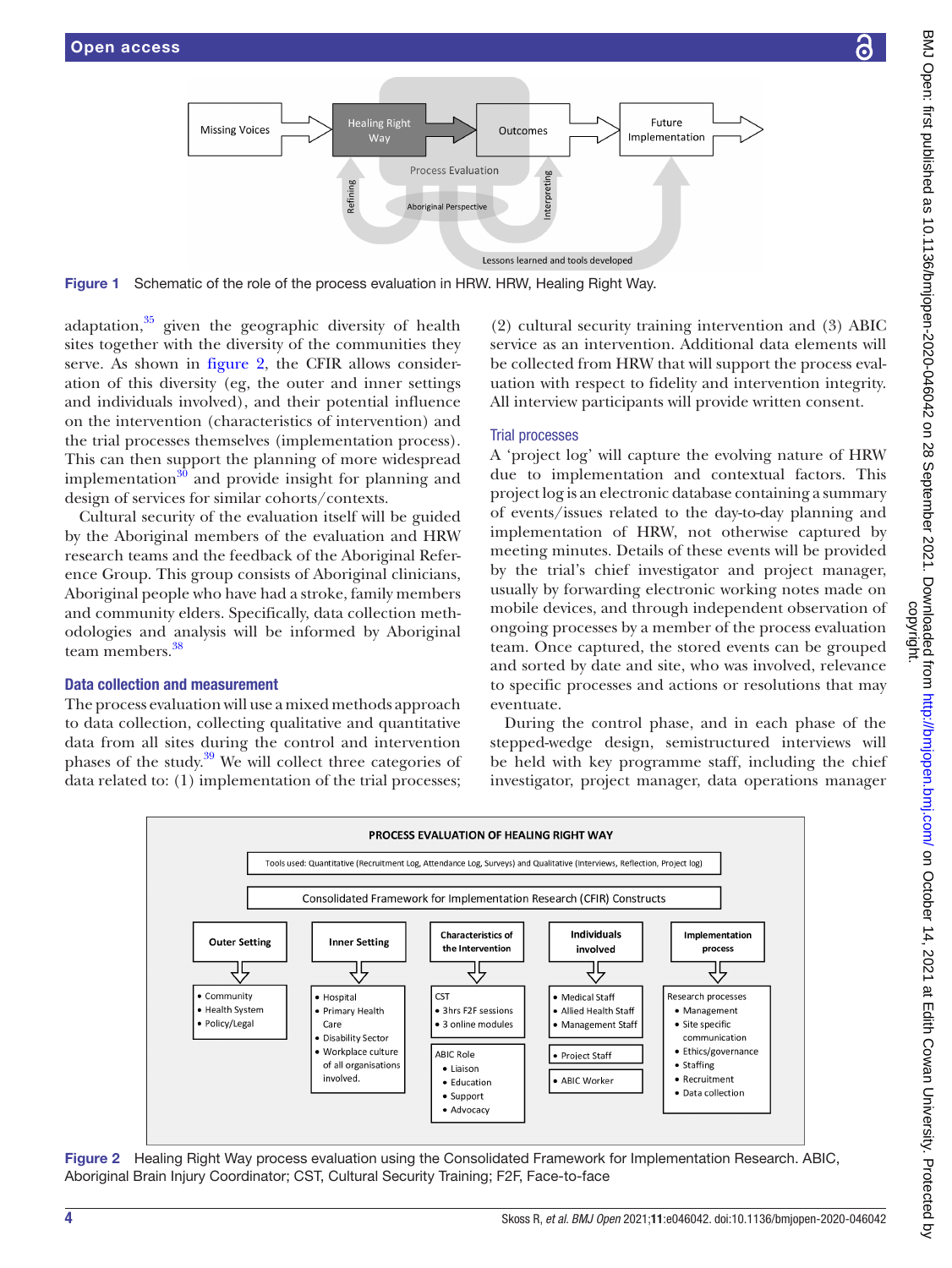and the leader of the ABIC working group who provides primary supervision and monitoring of the ABIC intervention component. The interview schedule incorporates questions that map to specific CFIR constructs; however, the questions evolve over time; for example, examining specific issues with initiating a multisite trial will be an early focus, while incorporation of lessons learnt will be a focus later. The intent is to facilitate regular feedback about barriers and enablers to implementing clinical care pathways experienced throughout the progress of  $HRW<sub>10</sub><sup>40</sup>$  with the feedback loop aiming to improve current and future implementation. These interviews will also consider the complexity of managing a multisite intervention with changing staff dynamics and context within and between sites, together with any planned or actual deviations from the prescribed HRW protocol along with reasons and context.

Documentation of recruitment of participants for HRW will be extracted from the screening log of the main trial to determine potential patient eligibility and enrolment in the study. Additional data relevant to participant screening will be collected from HRW operational team meeting minutes and by interviews with the chief investigator and project manager.

The complexity of data collection and participant follow-up for the trial itself (eg, statewide location of participants; the recruitment, training and retention of staff to conduct the follow-up assessments) will be another area of focus. Evaluation data will be gathered from review of project documentation, audit of data collection, project log and via the interviews with programme staff.

The collaboration between the project team and all partner organisations associated with HRW will be assessed annually via the Collaboration Health Assessment  $\text{Tool}^{41}$  to gain the stakeholders' perspectives of their involvement in HRW. Data relating to HRW governance and broader stakeholder engagement will also be collected via review of project documentation, interviews with programme staff and the project log.

# Data from the cultural security training component

As detailed in the HRW study protocol paper, $28$  the Cultural Security Training (CST) includes face-to-face (group) and online (individual) training modules.

Face-to-face training: this typically involves a local Aboriginal facilitator providing the cultural input and a non-Aboriginal facilitator providing the clinical input. An attendance log will be kept for face-to-face training at each site. Surveys collecting demographic information (eg, discipline and years of clinical experience working with patients with ABI), staff satisfaction and impact of the training will be collected following the CST face-toface sessions. A member of the process evaluation team will observe and take notes of levels of participation and interaction of during the face-to-face sessions, as well as adherence to the content and timing protocol. In addition, this person will participate in a debriefing session with each facilitator after each session.

Online training: following completion of the online training component, staff will complete an additional survey relating to staff satisfaction and reflection on the CST programme overall. Web analytics data relating to participant access and completion of each module within the online training will also be collected.

Additional data on cultural security as an outcome (reflecting the effectiveness of the CST) will be collected from short surveys from HRW ABI participants rating their hospital and rehabilitation service.

# Data from the ABIC component

Qualitative interviews with the trial management team, including the leader of the ABIC working group, HRW project manager and chief investigator along with document review of operations group meeting minutes will provide data concerning recruitment, training, ongoing support and retention of the ABIC role at each site. These interviews will also provide contextual information (eg, attitudes of partner organisations where the ABICs will be based and relevant community activities within each site). The ABICs' reflection and perspective on the nature of their role, including how they were trained and supported, will be gathered via interview at the end of their employment by an Aboriginal member of the evaluation team.

Quantitative data capturing activities of the ABICs relating to their role (eg, timing and nature of scheduled (required) and ad hoc contact with HRW participants, meetings attended and resources developed) will be collected via a RedCap electronic database. ABIC training completion will also be monitored and captured.

HRW ABI participants will provide feedback of their experience with the ABIC via a short questionnaire administered either face to face or by phone by an Aboriginal research assistant.

# Timing of data collection

Timing of the data collection will align with HRW processes. Within each 6-month phase of the stepped wedge, the qualitative interviews with programme staff occur at specified intervals linked to that phase, beginning with chief investigator at week 4, data operations/ leader of the ABIC working group at week 12 and project manager at week 20 of the cycle, avoiding end-of-cycle work pressures and allowing time to incorporate into next cycle. Semistructured interview schedules have been developed specific to each key informant's role, mapping directly to the CFIR constructs. The schedules have a primary focus on trial processes, current issues and solutions, and contextual changes.

Surveys from CST participants will be collected each time the training is delivered at the site (so sites 1 and 2 may receive the CST up to five times) and collected at the end of each face-to-face seminar and after completion of the online training modules. Minutes from debriefing with face-to-face CST trainers and a short questionnaire will capture their perspectives on the sessions. This is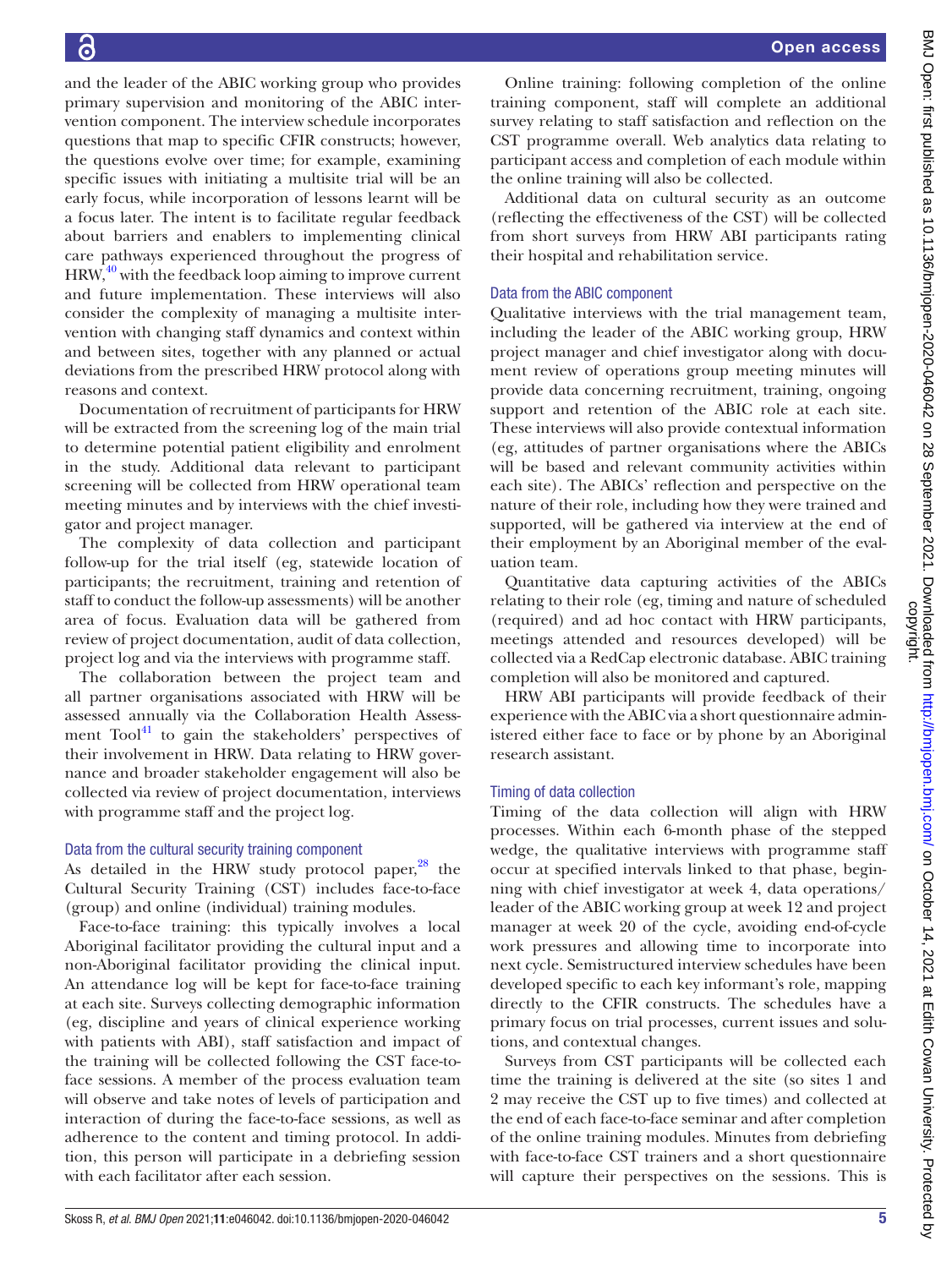particularly important, given the range of presenters, with a tension between consistency of presentation and the use of localised delivery personnel.

At weeks 12 and 26 postinjury, Aboriginal ABI participants will complete brief surveys about their hospital experience, and those participants who are receiving the intervention will also complete a brief survey about their experience with the ABIC.

### Data analysis

#### Mapping evaluation questions to CFIR

Key evaluation questions were developed for the HRW processes and for each of the components of HRW intervention (CST and ABIC). These questions provide a basis on which a systematic determination of the quality of the HRW trial can be made $42$  and mapped to one or more of the CFIR constructs. [Table](#page-8-0) 1 highlights the questions, data sources for the question and the constructs of interest.

The evaluation questions are intended to be relevant across the life of HRW, but new questions may emerge during the trial. Should this occur, the new evaluation questions will be similarly mapped to the CFIR constructs.

#### Data management

Quantitative and qualitative data detailed previously will be extracted from relevant sources, for example, surveys/ RedCap, and stored electronically in password-protected folders. Data will be grouped according to the aspect of HRW to which it relates, for example, the CST, the ABIC service or the overall trial processes. Data will be organised such that it can be examined both by site and by phase of the study. Comparisons between sites and within sites will be made.

The systematic approach developed for the project log will be adopted when gathering information from appropriate meeting minutes and review of other documents. Information significant for the process evaluation will be extracted from the meeting minutes and categorised according to date, location/site and relevance to aspect of HRW intervention.

Interviews will be recorded and transcribed, with member-checking of the transcripts to enhance credibility and trustworthiness. The evaluation team will familiarise themselves with the transcripts, and using the CFIR as an initial framework, then code key issues and concepts to generate themes from the data.<sup>[43](#page-12-22)</sup>

#### Data synthesis and feedback

Data analysis will use a range of quantitative descriptive statistical and qualitative thematic analytical methods, with triangulation and integration of results to answer the evaluation questions. Process evaluation data will be analysed both in a cross-sectional iterative manner (in parallel with HRW processes) and in a longitudinal manner throughout HRW (highlighted in [figure](#page-10-0) 3). The iterative approach focuses on quality improvement approaches within HRW, where the findings directly inform the implementation of subsequent phases of HRW through

identifying and addressing potential barriers/obstacles together with facilitators, thus improving intervention fidelity and implementation quality. In contrast, the longitudinal analysis is focused on supporting the interpretation of findings and identifying lessons for future implementation.

Issues, barriers and facilitators identified in the data will be weighted using the CFIR rating rules, for positive or negative influence, and strength of influence on implementation of HRW, using a five-point scale (−2 to 2). This weighting will be tracked longitudinally to determine relative significance over time. For example, an issue deemed of high importance at one time-point may not remain so, while another initially thought minor may ultimately prove to be critical.

Themes generated from interview transcripts will be triangulated with HRW documentation and observation, with an initial descriptive analysis occurring for data within each phase. A cultural lens will be applied throughout the analysis with Aboriginal members of the evaluation team providing input into the interpretation of findings, ensuring that an Aboriginal world view is incorporated. Preliminary findings will be presented to the Aboriginal Reference Group for feedback. The Aboriginal and non-Aboriginal members of the evaluation team will engage in reflexivity by maintaining openness, curiosity and explicitly expressing and challenging assumptions and interpretations from our various perspectives to identify incongruence,<sup>44</sup> with any incongruence resolved via group consensus.

Data synthesis will occur according to the framework, that is, with respect to trial processes, and the HRW components of CST and ABIC. Ongoing thematic analysis will be undertaken, with subsequent quantitative data integrated into the analysis.

A reporting process has been developed for the crosssectional analysis based on the evaluation framework [\(figure](#page-10-0) 3), with half-yearly feedback reports provided to HRW management and HRW investigator teams to ensure issues emerging from the process evaluation monitoring are integrated into the logistics of the trial, where appropriate and possible. Reports will be staggered 3months prior and 3months post the intervention steps to maximise the opportunity to inform and refine the overall programme. Interim reports are intended to assist tracking progress of HRW while also providing findings from each of the main components of HRW. The report will also provide watching briefs regarding threats to implementation, key changes and recommendations for quality improvement. Findings from each interim report will be mapped to the CFIR for inclusion in the longitudinal evaluation. A collaborative process between the HRW project and evaluation teams will close the feedback loop and finalise the interim report.

To maximise utility of longitudinal evaluation findings, the Checklist for Evaluation Specific Standards will be used to develop evaluation-specific elements for reporting, [45](#page-12-24) while the Standards for Reporting Implementation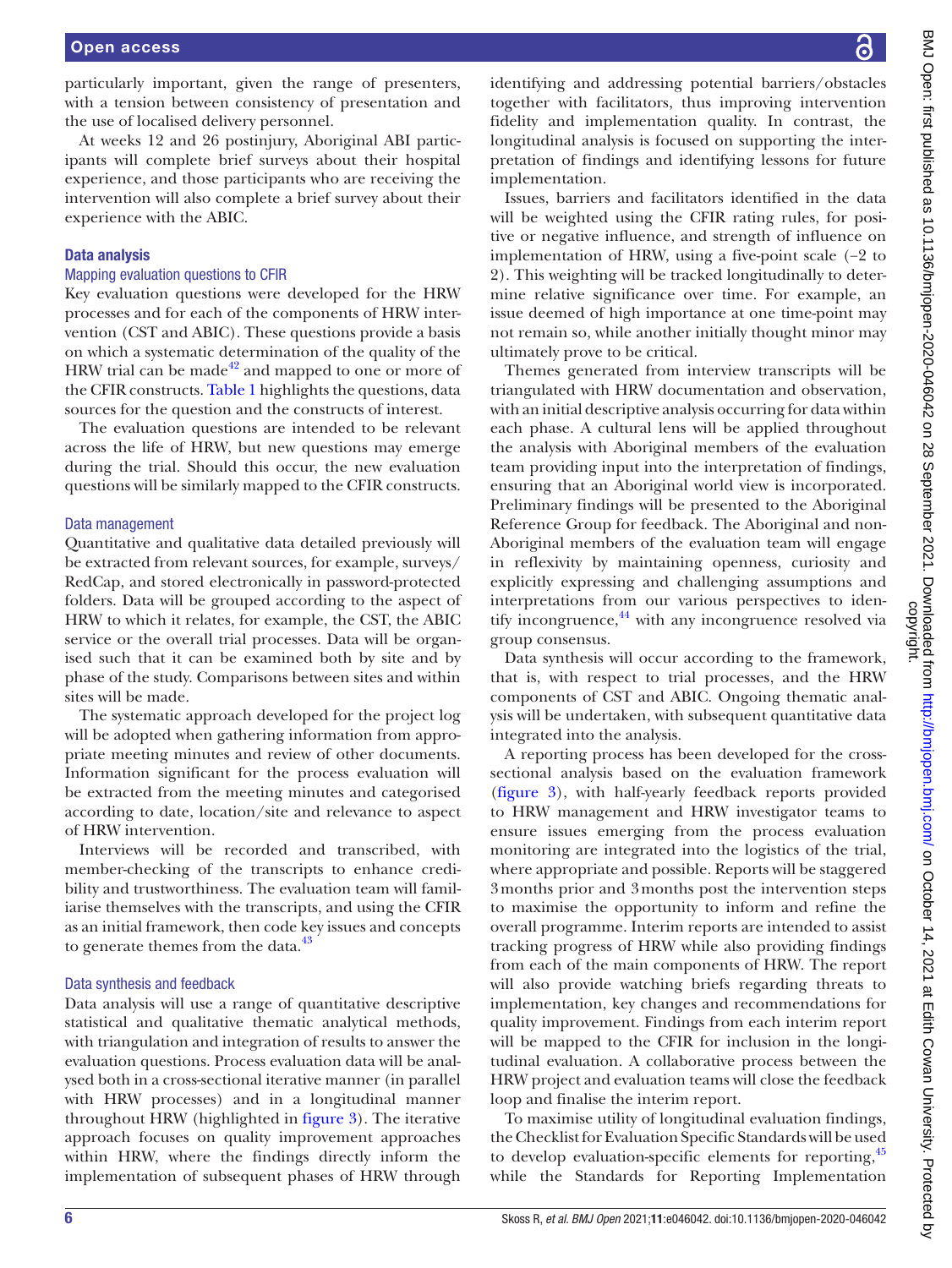| Table <sub>1</sub>            | Mapping of process evaluation questions to CFIR constructs                                                                                          |                                                                                                                     |          | <b>CFIR constructs</b> |              |                    |                |
|-------------------------------|-----------------------------------------------------------------------------------------------------------------------------------------------------|---------------------------------------------------------------------------------------------------------------------|----------|------------------------|--------------|--------------------|----------------|
| <b>HRW</b> component          | Evaluation questions                                                                                                                                | Data sources                                                                                                        | Outer    | Inner                  | Intervention | <b>Individuals</b> | Implementation |
| <b>Trial Processes</b>        | How effective was the stakeholder<br>engagement and collaboration<br>throughout the project                                                         | log, meeting minutes, Collaboration<br>Key informant interviews, project<br>Health Assessment Tool (CHAT)<br>survey | $\times$ | $\times$               | $\times$     | $\times$           | $\times$       |
|                               | What were the key barriers/enablers<br>to running the project (recruitment,<br>communication and personnel)                                         | Key informant interviews, project<br>log and meeting minutes                                                        | $\times$ | $\times$               | $\times$     | $\times$           | $\times$       |
|                               | policy changes and unforeseen events)<br>How did the context change over the<br>course of the project (staff turnover,                              | Key informant interviews, project<br>log and meeting minutes                                                        | $\times$ | $\times$               |              | $\times$           | $\times$       |
|                               | How (and why) did the HRW intervention<br>components deviate from the original<br>protocol                                                          | Key informant interviews, project<br>log and meeting minutes                                                        | $\times$ | $\times$               |              |                    | $\times$       |
| Culturally Secure<br>Training | What is the site's readiness for or<br>resistance to change?                                                                                        | Key informant interviews, project<br>log, meeting minutes and staff<br>surveys                                      | $\times$ | $\times$               |              |                    |                |
|                               | What is the site-specific context<br>regarding cultural security?                                                                                   | Key informant interviews, project<br>log and meeting minutes                                                        | ×        | ×                      |              | ×                  | ×              |
|                               | delivered as planned? (staff mix, time,<br>To what extent is the training being<br>level of engagement, level of local<br>content and facilitators) | Attendance log, staff surveys,<br>key informant interviews and<br>observation                                       |          |                        | $\times$     | ×                  | ×              |
|                               | staff attendance? (short term and long<br>What barriers/enablers are impacting<br>term)                                                             | Meeting minutes, key informant<br>interviews and observation                                                        | $\times$ | $\times$               | $\times$     | $\times$           | $\times$       |
|                               | (acceptability, satisfaction and making a<br>How effective is the training?<br>difference)                                                          | interviews, patient experience<br>Staff surveys, key informant<br>surveys and observation                           |          |                        | $\times$     | $\times$           | $\times$       |
|                               | consequences? (positive and negative)<br>What were the unintended                                                                                   | Key informant interviews, project<br>log, meeting minutes and<br>observation                                        |          |                        | $\times$     | $\times$           | $\times$       |
|                               |                                                                                                                                                     |                                                                                                                     |          |                        |              |                    | Continued      |

<span id="page-8-0"></span>7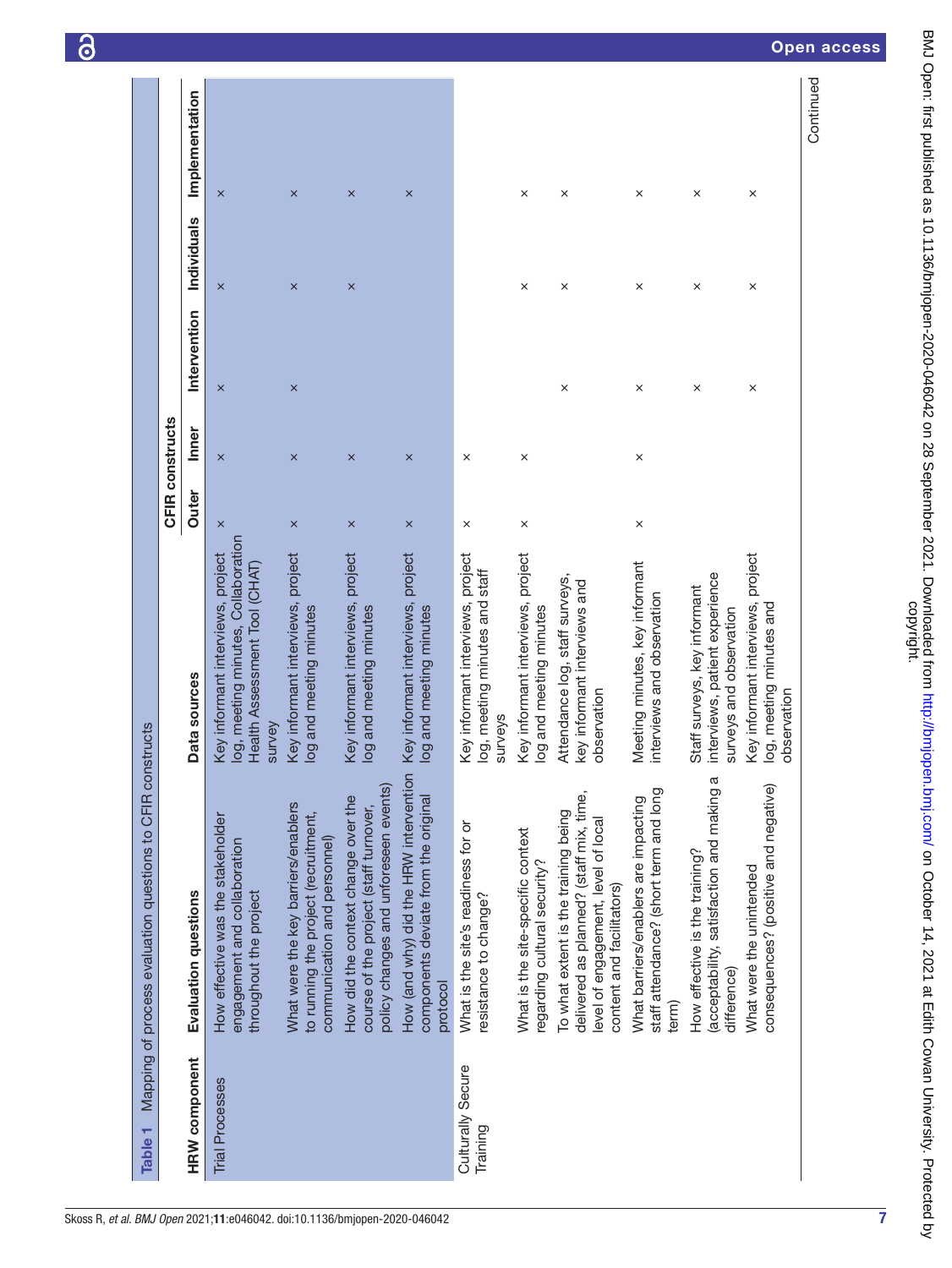| Table 1 Continued                                               |                                                                                                                                                                                                                                                                                                                                         |                                                                                                    |                        |       |   |   |                                         |
|-----------------------------------------------------------------|-----------------------------------------------------------------------------------------------------------------------------------------------------------------------------------------------------------------------------------------------------------------------------------------------------------------------------------------|----------------------------------------------------------------------------------------------------|------------------------|-------|---|---|-----------------------------------------|
|                                                                 |                                                                                                                                                                                                                                                                                                                                         |                                                                                                    | <b>CFIR constructs</b> |       |   |   |                                         |
| <b>HRW</b> component                                            | Evaluation questions                                                                                                                                                                                                                                                                                                                    | Data sources                                                                                       | Outer                  | Inner |   |   | Intervention Individuals Implementation |
| Injury Coordinator<br>Aboriginal Brain<br>Role of the<br>(ABIC) | (key attributes for recruitment, barriers)<br>system, caseload, resources, linkages,<br>availability (ie, cultural responsibilities)<br>support, placement within the service<br>respect to employment of the ABIC?<br>facilitators to employing in the role,<br>What needs to be considered with<br>and cultural security of the site) | log, meeting minutes and training<br>Key informant interviews, project<br>$\overline{a}$           | $\times$               | ×     | × | × | ×                                       |
|                                                                 | How effective was the ABIC role (level of Key informant interviews, project<br>interaction with clinicians/key personnel, log, meeting minutes and ABIC<br>involvement in care coordination,<br>unforeseen tasks and retention)                                                                                                         | journal                                                                                            | $\times$               | ×     | × | × | ×                                       |
|                                                                 | families, liaison with external services,<br>What was experienced from the ABIC<br>perspective? (supporting patient/<br>funding and evolution over time)                                                                                                                                                                                | log, meeting minutes, ABIC journal<br>Key informant interviews, project<br>and ABIC exit interview |                        | ×     | × | × | ×                                       |
|                                                                 | CFIR, Consolidated Framework for Implementation Research; HRW, Healing Right Way.                                                                                                                                                                                                                                                       |                                                                                                    |                        |       |   |   |                                         |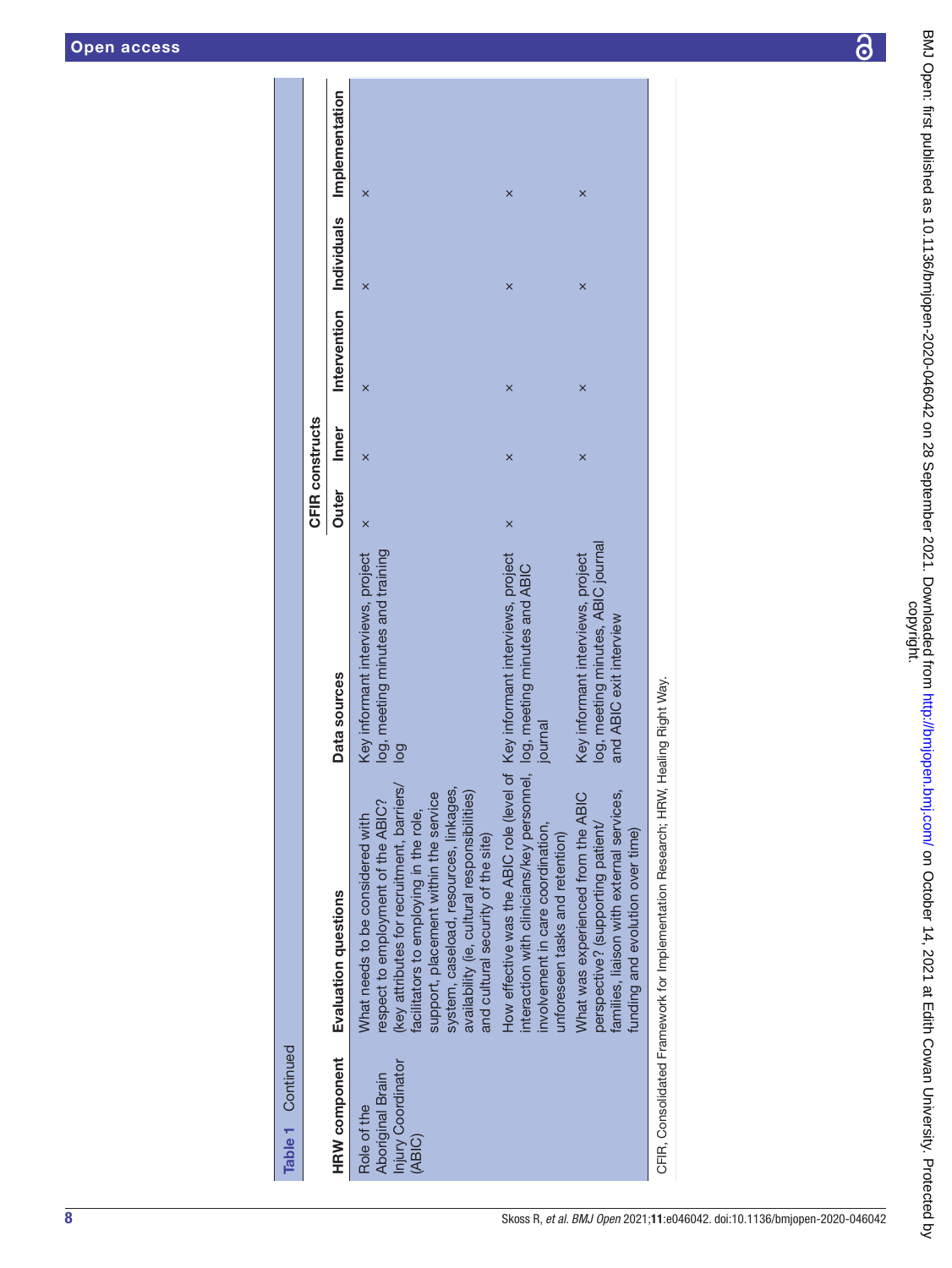

<span id="page-10-0"></span>Figure 3 Synthesis and reporting plan of the HRW process evaluation. HRW, Healing Right Way.

Studies will be used to develop implementation-specific elements for reporting.<sup>[46](#page-12-25)</sup>

### Evaluation team

The evaluation team is led by an investigator of HRW (JMK) who will oversee evaluation progress but will not be involved with data collection or analysis. Based on the original process evaluation concept articulated in the HRW protocol, an evaluation specialist (RS) developed the evaluation design, with support from the evaluation team and three HRW investigators.

The evaluation team will work independently from the HRW team; however, an evaluation team member will be colocated within HRW to facilitate the collection of data and support the integration of findings into decisionmaking processes of  $HRW$ .<sup>[1](#page-11-0)</sup> The evaluation team will incorporate a reflexive model of inquiry into practice $47$ and prioritise contributions from Aboriginal members of the evaluation and HRW research teams and the HRW Aboriginal reference group to guide the evaluation synthesis.

# Patient and public involvement

The evaluation will use the reference group for HRW (see [box](#page-4-0) 1), including Aboriginal people who have had a brain injury. HRW's translation plan incorporates ongoing engagement with government and non-governmental organisational partners, including Aboriginal medical services and other Aboriginal consumer linkages.[28](#page-12-7)

# Ethics and dissemination

Multiple Aboriginal ethics protocols will be adhered to.<sup>48-50</sup> HRW, including the process evaluation, was approved by Human Research Ethics Committees (HREC) from the hospital sites, Edith Cowan University and Western Australian Aboriginal Health Ethics Committee. Additionally, University of Western Australia HREC approved gathering of trial process data, interviews with research team managers and assessment of collaboration.

Interim and final evaluation findings will be provided to the governance committee of HRW. Findings will be disseminated via presentation at academic conferences, seminars/workshops at trial sites, regional Aboriginal health forums, peak bodies for Aboriginal health organisations, peer-reviewed journals and through the Australian Indigenous HealthinfoNet ([https://healthinfonet.](https://healthinfonet.ecu.edu.au/) [ecu.edu.au/](https://healthinfonet.ecu.edu.au/)). The evaluation team will be integral to the design of a translation plan outlining theory, method and practice for ensuring that the learnings and outcomes from HRW are adopted and embedded into everyday practice.

### **DISCUSSION**

Using a cultural lens is critical for the evaluation of HRW. The team privilege Aboriginal input and ensure the evaluation is conducted according to Aboriginal values and principles. This paper highlights how to incorporate an Aboriginal perspective into a process evaluation of a complex intervention.

Evaluation has a central role in supporting and enhancing clinical research, as an evaluator can step outside the strict boundaries of the research project and consider broader settings (such as relevant policy), unanticipated events/effects and deal with controversial values and issues that may arise during the course of the parent project. Evaluation considers what standards apply, performs an empirical investigation, then synthesises the empirical findings with standards to determine merit, worth and/or value.<sup>[38](#page-12-17)</sup> Consequently, this paper focuses on how various findings from quantitative and qualitative data will be synthesised to draw meaning and come to an evaluative judgement.

There is an emerging recognition of the value of process evaluations in supporting RCTs. Assessment of the quantity and quality of the intervention delivered provides greater confidence in the interpretation of results.<sup>[1](#page-11-0)</sup> The prospective nature of the evaluation reduces potential bias of that interpretation. The concept of fidelity to trial protocol is important, $51$  with many contextual influences impacting on the delivery of the trial intervention.<sup>52</sup> It can be difficult to determine which contexts matter,  $53$  highlighting the need to consider multiple contextual factors that interact with the intervention to better understand the generalisability of the findings.<sup>[1](#page-11-0)</sup>

We anticipate many contextual differences between remote, regional and urban WA communities will impact on service delivery. Given the challenges of evolving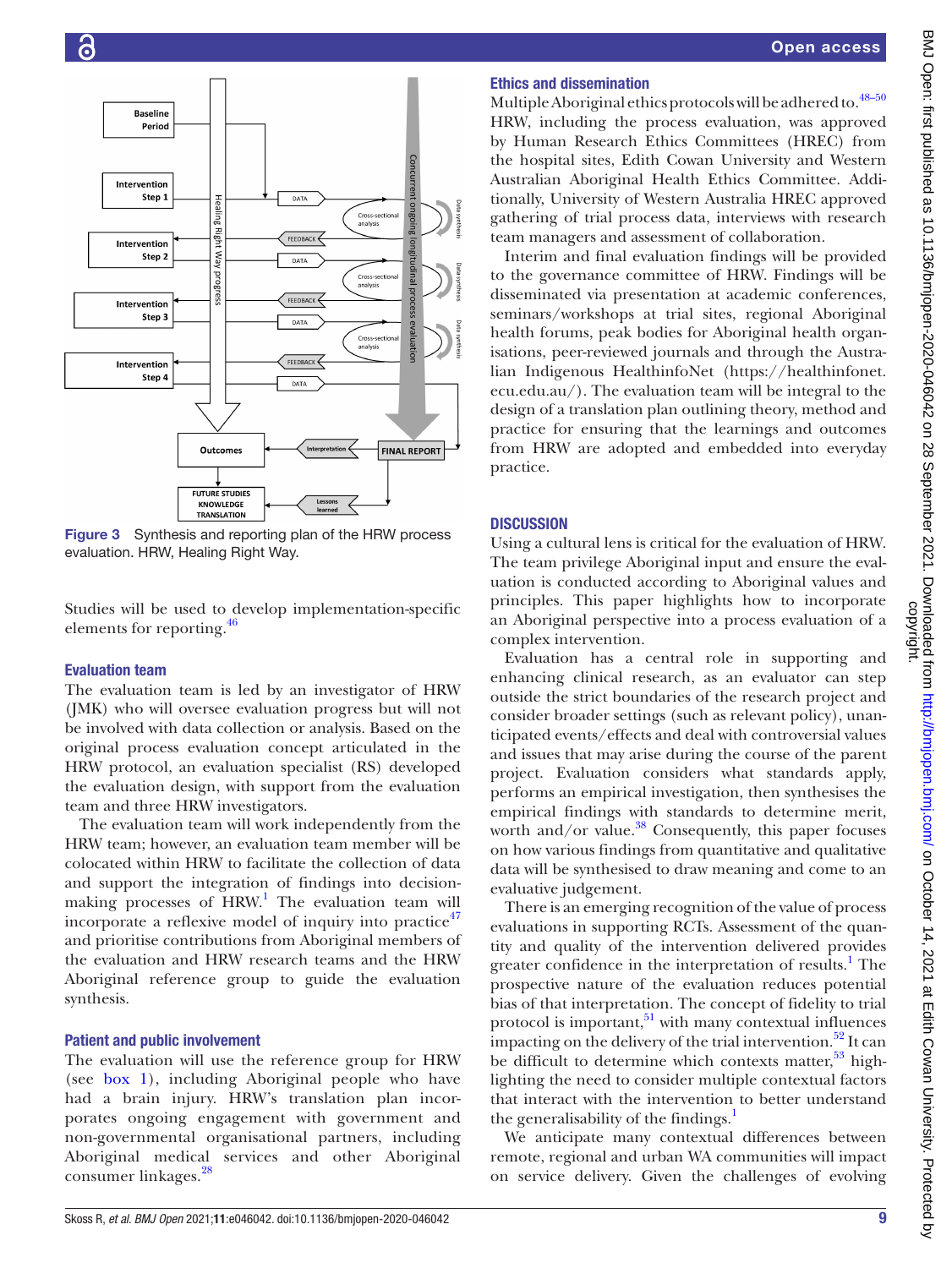contexts and emerging issues, the process evaluation will be critical in supporting implementation by providing an independent analysis of 'what works' and 'lessons learnt' during the trial.<sup>[1](#page-11-0)</sup> The use of the CFIR will enable the process evaluation to deliver insights beyond the HRW project relevant to implementation of other health service interventions in Aboriginal, rural and health service contexts. The focus on implementation will potentially inform future operationalisation of culturally secure interventions for Aboriginal people after brain injury. Similarly, the learnings can inform future research using RCT designs in geographically diverse areas.

#### Author affiliations

<sup>1</sup>Institute for Health Research, The University of Notre Dame Australia, Fremantle, Western Australia, Australia

2 Telethon Kids Institute, Perth, Western Australia, Australia

<sup>3</sup>School of Population and Global Health, University of Western Australia, Crawley, Western Australia, Australia

4 School of Medical and Health Sciences, Edith Cowan University, Joondalup, Western Australia, Australia

<sup>5</sup>Ngangk Yira Research Centre for Aboriginal Health Social Equity, Murdoch University, Perth, Western Australia, Australia

<sup>6</sup>Combined Universities Centre for Rural Health, The University of Western Australia, Perth, Western Australia, Australia

<sup>7</sup>Department of Health and Medical Sciences, Edith Cowan University, Joondalup, Western Australia, Australia

#### Twitter Mandy J Stanley [@stanley\\_mandy](https://twitter.com/stanley_mandy) and Melanie Robinson [@MelRuss12](https://twitter.com/MelRuss12)

Acknowledgements The authors acknowledge the contributions of partners and participants in their support of Healing Right Way (HRW). We acknowledge that HRW and its evaluation involve challenging experiences for participants of the trial, at times having profound impact and sadness for people, families, community and culture. We hope that the findings emanating from this evaluation can be used to allow meaning-making that can guide appropriate system change to address the needs of Aboriginal Australians who experience stroke or traumatic brain injury. The five non-Aboriginal members of the evaluation team acknowledge the critical input of the Aboriginal evaluation team member in facilitating reflexivity during the planning of the evaluation. Further Aboriginal input from our broader team, the advisory group and Aboriginal partners will be sought during the analysis and interpretation phase of the project. This will ensure that an Aboriginal lens will be cast over the data, allowing appropriate conclusions and recommendations to be made to maximise benefit and translation. Positionality statement: RS is a non-Aboriginal mixed methods health service researcher, evaluator of health and disability services, programs and policy and an advocate for people with disability and their families. MR is an Aboriginal registered nurse, educator, researcher and a director Aboriginal health who hails from the Kimberley region of Australia. She collaborates widely with Aboriginal and non-Aboriginal colleagues on research that supports Aboriginal health and well-being. She has a long-term passion for capacity building and developing the Aboriginal workforce and supporting cultural learning for non-Aboriginal staff. JW is a non-Aboriginal research officer who has worked with Aboriginal colleagues in Aboriginal health research for approximately 4 years focused on brain injury and healthy ageing. MJS is a non-Aboriginal occupational therapy educator and researcher with expertise in qualitative research methodologies and a commitment to research that improves health and well-being for people living with disability. ST is a non-Aboriginal public health physician with extensive experience working with Aboriginal people and in health services research and quality improvement. EA is a non-Aboriginal clinical speech pathologist and researcher who has worked with Aboriginal colleagues in Aboriginal health research for the last 12 years focused on brain injury and cultural security of rehabilitation services. JMK is a non-Aboriginal cardiovascular epidemiologist and mixed methods researcher with expertise in applying linked data and mixed methods to the study of Aboriginal heart disease and stroke, building capacity in Aboriginal health and using the research to advocate for changes that will improve Aboriginal health outcomes. She works closely with Aboriginal colleagues across a range of studies.

Contributors Based on the initial concept outlined in the original HRW protocol, JMK led the development of the process evaluation and obtained funding in collaboration with ST, EA and MR. RS developed the draft process evaluation protocol, prepared the draft manuscript and revised it to align with all theoretical constructs used. JW, MJS and JMK contributed to the refinement of the process evaluation protocol. JW prepared the figures. JW, MJS, MR, ST, EA and JMK contributed to the drafting of the manuscript.

Funding This work was supported by the Stroke Foundation (Australia) grant SEED1816. The parent Healing Right Way Trial is supported by National Health and Medical Research Council Grant #1132468, Western Australian Department of Health, the Royal Perth Hospital Medical Research Foundation, the Neurological Council of Western Australia, Bega Garnbirringu Health Services, Geraldton Regional Aboriginal Medical Service, Kimberley Aboriginal Medical Services Council and the Stroke Foundation.

#### Competing interests None declared.

Patient and public involvement Patients and/or the public were involved in the design, or conduct, or reporting, or dissemination plans of this research. Refer to the Methods section for further details.

Patient consent for publication Not required.

Provenance and peer review Not commissioned; externally peer reviewed.

Open access This is an open access article distributed in accordance with the Creative Commons Attribution Non Commercial (CC BY-NC 4.0) license, which permits others to distribute, remix, adapt, build upon this work non-commercially, and license their derivative works on different terms, provided the original work is properly cited, appropriate credit is given, any changes made indicated, and the use is non-commercial. See: [http://creativecommons.org/licenses/by-nc/4.0/.](http://creativecommons.org/licenses/by-nc/4.0/)

#### ORCID iDs

Rachel Skoss<http://orcid.org/0000-0002-7033-5063> Mandy J Stanley <http://orcid.org/0000-0002-7958-5181> Elizabeth Armstrong<http://orcid.org/0000-0003-4469-1117> Judith M Katzenellenbogen <http://orcid.org/0000-0001-5287-5819>

#### **REFERENCES**

- <span id="page-11-0"></span>1 Moore GF, Audrey S, Barker M, *et al*. Process evaluation of complex interventions: medical Research Council guidance. *[BMJ](http://dx.doi.org/10.1136/bmj.h1258)* 2015;350:h1258.
- <span id="page-11-1"></span>2 Australian Bureau of Statistics. Estimates of Aboriginal and Torres Strait Islander Australians. ABS cat. No. 3238.0.55.001, 2016. Available: [https://www.abs.gov.au/AUSSTATS/abs@.nsf/DetailsPage/](https://www.abs.gov.au/AUSSTATS/abs@.nsf/DetailsPage/3238.0.55.001June%202016?OpenDocument) [3238.0.55.001June%202016?OpenDocument](https://www.abs.gov.au/AUSSTATS/abs@.nsf/DetailsPage/3238.0.55.001June%202016?OpenDocument)
- <span id="page-11-2"></span>Australian Government. Closing the gap report, 2020. Available: [https://ctgreport.niaa.gov.au/sites/default/files/pdf/closing-the-gap](https://ctgreport.niaa.gov.au/sites/default/files/pdf/closing-the-gap-report-2020.pdf)[report-2020.pdf](https://ctgreport.niaa.gov.au/sites/default/files/pdf/closing-the-gap-report-2020.pdf)
- <span id="page-11-3"></span>4 Katzenellenbogen JM, Sanfilippo FM, Hobbs MST, *et al*. Voting with their feet--predictors of discharge against medical advice in Aboriginal and non-Aboriginal ischaemic heart disease inpatients in Western Australia: an analytic study using data linkage. *[BMC Health](http://dx.doi.org/10.1186/1472-6963-13-330)  [Serv Res](http://dx.doi.org/10.1186/1472-6963-13-330)* 2013;13:330.
- <span id="page-11-7"></span>5 Armstrong E, Coffin J, Hersh D, *et al*. "You felt like a prisoner in your own self, trapped": the experiences of Aboriginal people with acquired communication disorders. *[Disabil Rehabil](http://dx.doi.org/10.1080/09638288.2019.1686073)* 2021;43:1903–16.
- 6 Armstrong E, Coffin J, McAllister M, *et al*. 'I've got to row the boat on my own, more or less': aboriginal australian experiences of traumatic brain injury. *[Brain Impairment](http://dx.doi.org/10.1017/BrImp.2019.19)* 2019;20:120–36.
- <span id="page-11-4"></span>7 Durey A, Thompson SC. Reducing the health disparities of Indigenous Australians: time to change focus. *[BMC Health Serv Res](http://dx.doi.org/10.1186/1472-6963-12-151)* 2012;12:151.
- 8 Durey A, Thompson SC, Wood M. Time to bring down the twin towers in poor Aboriginal hospital care: addressing institutional racism and misunderstandings in communication. *[Intern Med J](http://dx.doi.org/10.1111/j.1445-5994.2011.02628.x)* 2012;42:17–22.
- 9 Taylor KP, Thompson SC, Smith JS, *et al*. Exploring the impact of an Aboriginal health worker on hospitalised Aboriginal experiences: lessons from cardiology. *[Aust Health Rev](http://dx.doi.org/10.1071/AH090549)* 2009;33:549–57.
- <span id="page-11-5"></span>10 Gubhaju L, Williams R, Jones J, *et al*. "Cultural Security Is an On-Going Journey…" Exploring Views from Staff Members on the Quality and Cultural Security of Services for Aboriginal Families in Western Australia. *[Int J Environ Res Public Health](http://dx.doi.org/10.3390/ijerph17228480)* 2020;17:8480.
- <span id="page-11-6"></span>11 Coffin J. Rising to the challenge in Aboriginal health by creating cultural security. *Aboriginal and Islander Health Worker Journal* 2007;31:22–4.